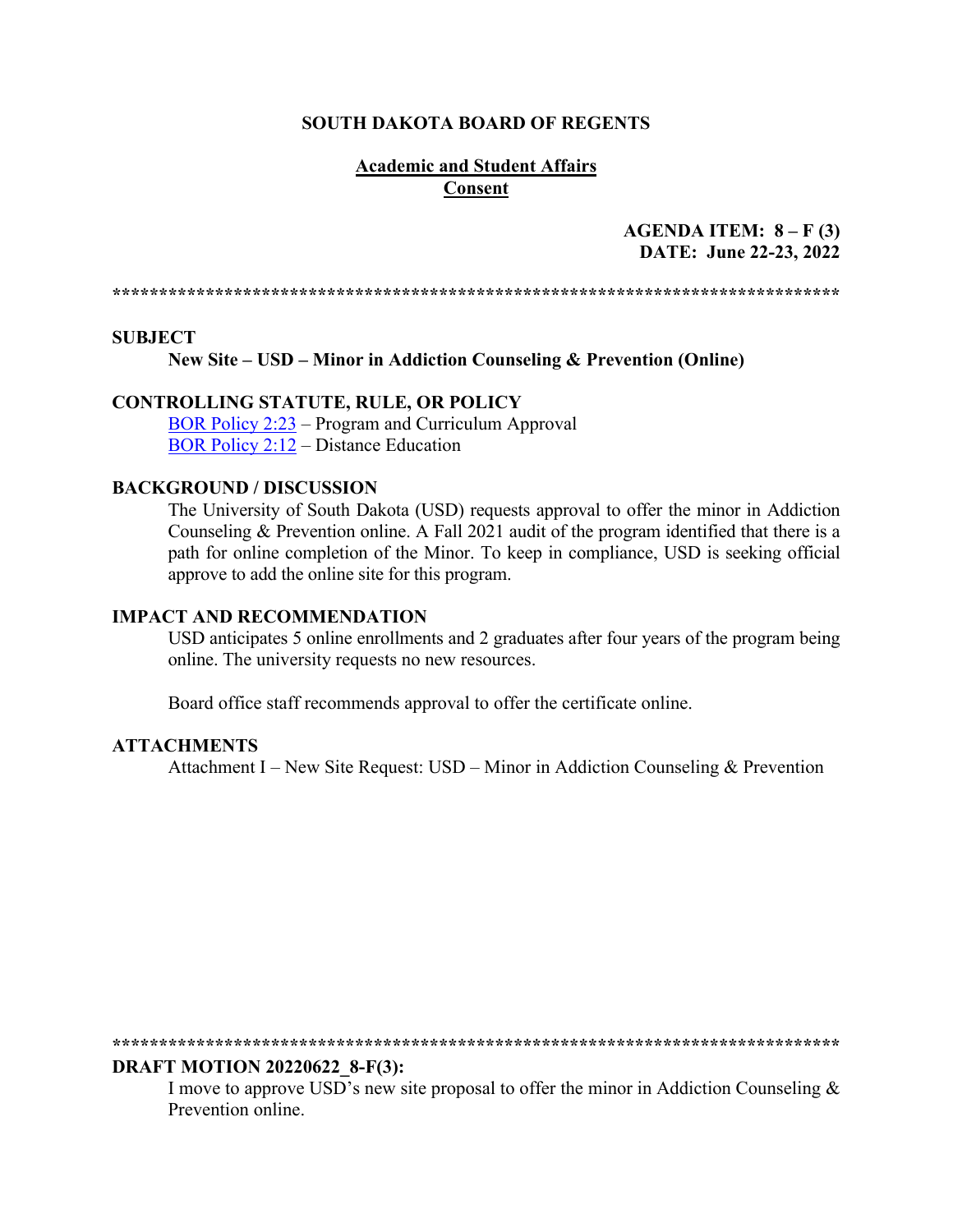

# **SOUTH DAKOTA BOARD OF REGENTS** ACADEMIC AFFAIRS FORMS

# New Site Request

| <b>UNIVERSITY:</b>                      | <b>USD</b>                                   |
|-----------------------------------------|----------------------------------------------|
| DEGREE(S) AND PROGRAM:                  | Minor in Addiction Counseling &              |
|                                         | Prevention                                   |
| <b>NEW SITE(S):</b>                     | Online                                       |
| <b>INTENDED DATE OF IMPLEMENTATION:</b> | <b>Fall 2021</b>                             |
| <b>CIP CODE:</b>                        | 51.1501                                      |
| <b>UNIVERSITY DEPARTMENT:</b>           | <b>Addiction Counseling &amp; Prevention</b> |
| <b>BANNER DEPARTMENT CODE:</b>          | <b>UADS</b>                                  |
| <b>UNIVERSITY DIVISION:</b>             | <b>School of Health Sciences</b>             |
| <b>BANNER DIVISION CODE:</b>            | 2H                                           |

| X | Please check this box to confirm that (place an "X" in the left box):                                   |  |  |  |  |
|---|---------------------------------------------------------------------------------------------------------|--|--|--|--|
|   | • The individual preparing this request has read $\overline{AAC}$ Guideline 2:11, which pertains to new |  |  |  |  |
|   | site requests, and that this request meets the requirements outlined in the guidelines.                 |  |  |  |  |
|   | • This request will not be posted to the university website for review of the Academic Affairs          |  |  |  |  |
|   | Committee until it is approved by the Executive Director and Chief Academic Officer.                    |  |  |  |  |

# **University Approval**

*To the Board of Regents and the Executive Director: I certify that I have read this proposal, that I believe it to be accurate, and that it has been evaluated and approved as provided by university policy.*

| President of the University | ale |
|-----------------------------|-----|

Note: In the responses below, references to external sources, including data sources, should be documented with a footnote (including web addresses where applicable).

**1. What is the need for offering the program at the new physical site or through distance delivery?**

In Fall 2021 an audit of the program identified a path for online completion of the Minor in Addiction Counseling & Prevention. To keep in compliance, we are seeking approval to add the online site for this program.

**2. Are any other Regental universities authorized to offer a similar program at the proposed site(s) or through distance delivery? If "yes," identify the institutions and programs and explain why authorization is requested.** There are no other Regental universities authorized to offer this ACP online minor degree.

**3. Are students enrolling in the program expected to be new to the university or redirected**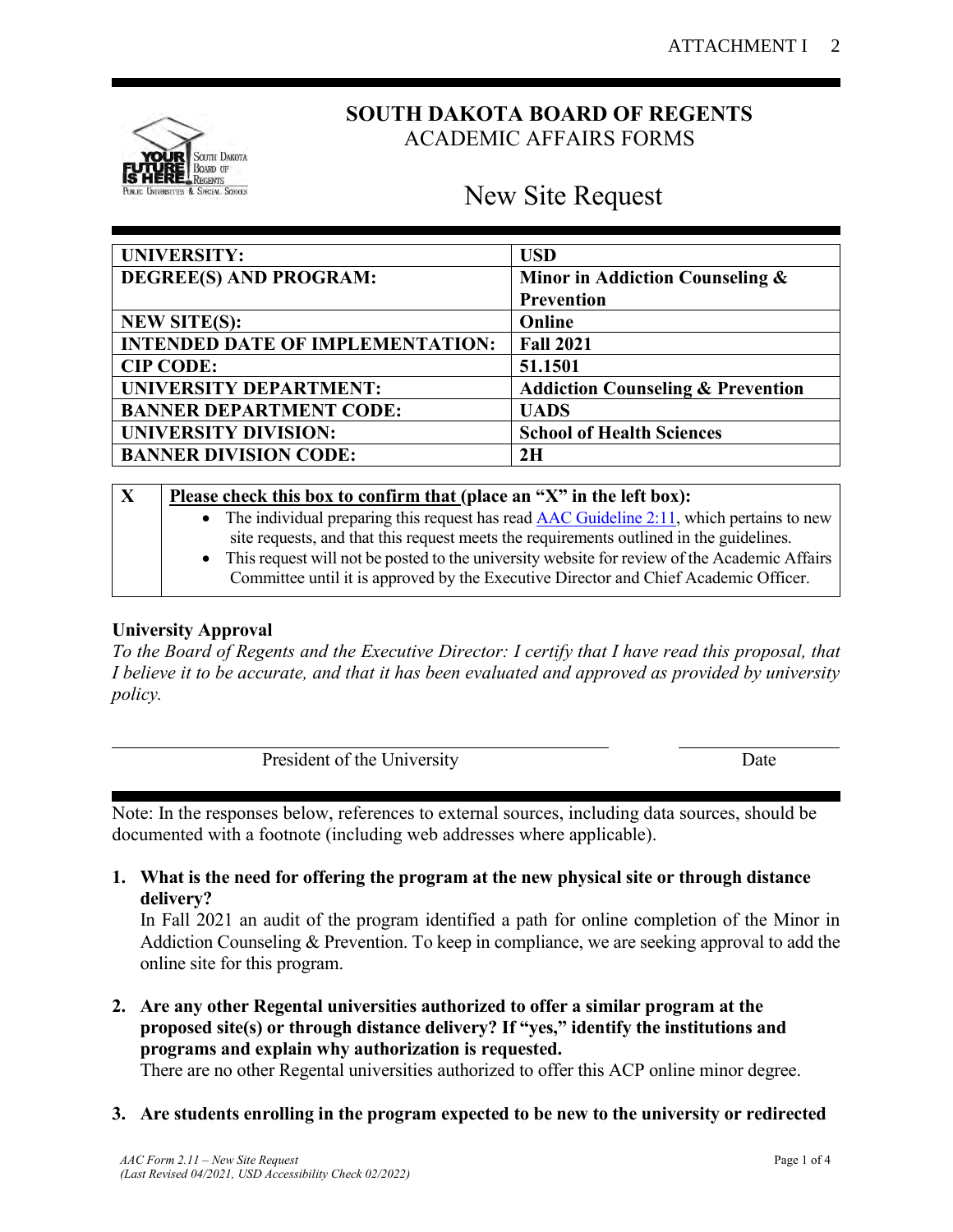# **from other existing programs at the university? Complete the table below and explain the methodology used in developing the estimates.**

Students have been enrolling in the ACP online minor degree since 2007 and there has been a steady increase in enrollment over the years. Since 2014, the department has seen a 50% or greater increase in enrollment in the ACP minor degree. It is believed this is due to increase in marketing and workforce demands in addiction counselors stemming from the current opioid crisis where the CDC, National Center for Health Statistics, reported over 100,000 overdose deaths in 2021.

Currently in FY22, the ACP program has 81 students enrolled from various on-campus departments pursuing the ACP minor degree with 73 or more of these students taking a combination of both online and f2f ACP courses. In addition, there are 8 students who are taking only online courses to complete their ACP minor degree, therefore justifying the need to continue offering the degree online to avoid disrupting these student's career plans and graduation timeframes.

The ACP department continues to expect the trend for the online ACP minor degree to increase for various reasons. Overall, with the recent COVID 19 pandemic, the department has seen many students switch from f2f to online courses mostly likely stemming from the fear of acquiring a virus in a classroom setting. In addition, with the increase in the cost of living especially transportation, students are becoming more financially prudent and limiting the number of f2f courses as well as having more flexibility in their family and work schedule with online degree offerings.

|                                               | <b>Fiscal Years*</b> |                 |              |                 |
|-----------------------------------------------|----------------------|-----------------|--------------|-----------------|
|                                               | 1st                  | 2 <sub>nd</sub> | 3rd          | 4 <sup>th</sup> |
| <b>Estimates</b>                              | <b>FY 23</b>         | FY 24           | <b>FY 25</b> | <b>FY 26</b>    |
| New online students to the university         |                      |                 |              |                 |
| Students on campus                            | 78                   | 79              | 80           | 81              |
| Students from other university programs       |                      |                 |              |                 |
| $=$ Total students in the program at the site | 80                   | 82              | 84           | 86              |
| Graduates on campus                           | 20                   |                 | 22           | 23              |
| <b>Online Graduates</b>                       |                      |                 |              |                 |

\*Do not include current fiscal year.

# **4. What is the perceived impact of this request on existing programs in the Regental system?**

There is no perceived impact regarding any existing programs in the Regental System since the ACP minor degree has been available for students since 2007.

**5. Complete the table and explain any special circumstances. Attach a copy of the program as it appears in the current catalog. If there are corresponding program modifications requested, please attach the associated form. Explain the delivery of the new courses and attach any associated new course request forms.**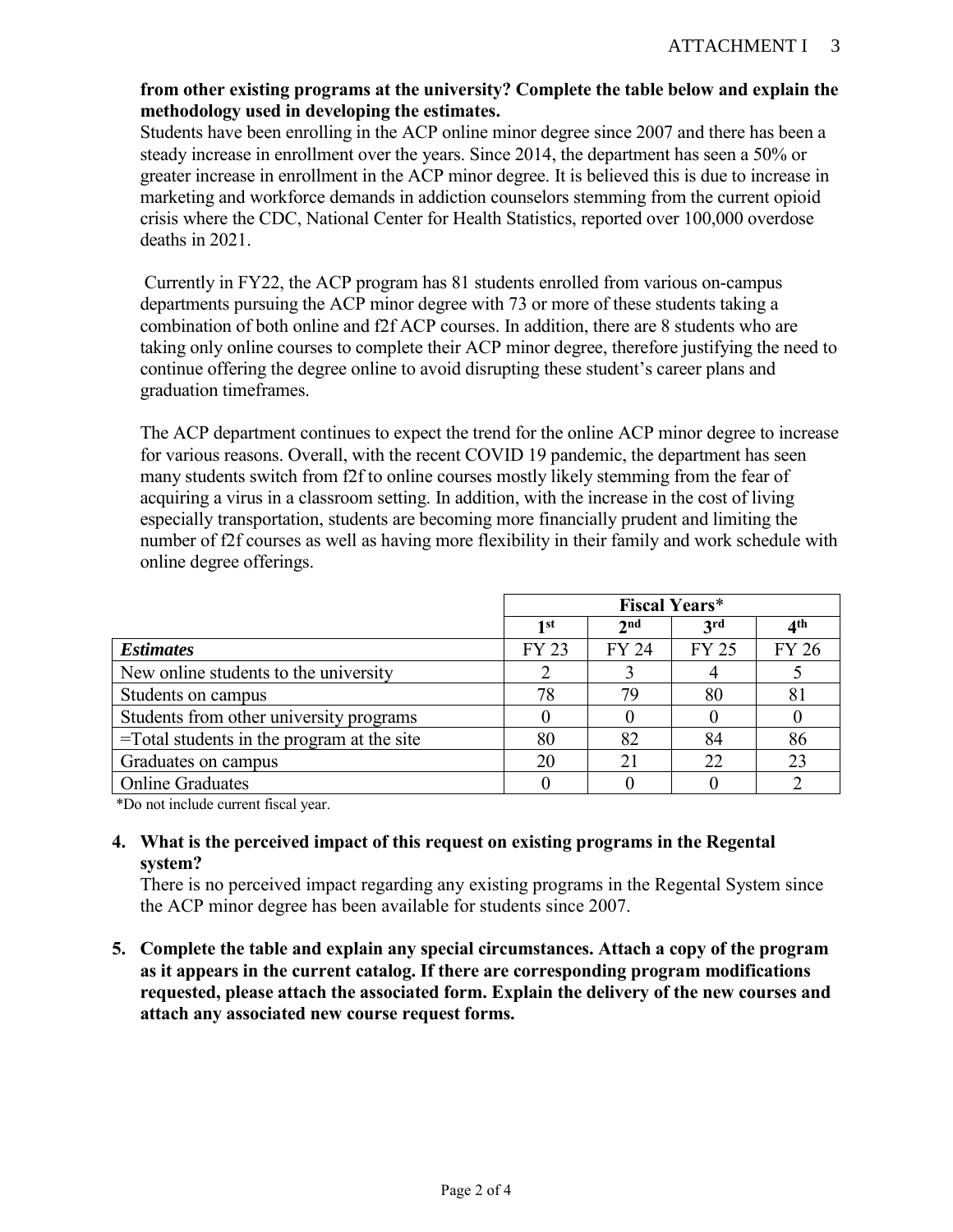# ATTACHMENT I 4

| Minor in Addiction Counseling & Prevention   | Credit | Credit       | Credit       | Credit           | Credit     |
|----------------------------------------------|--------|--------------|--------------|------------------|------------|
|                                              | hours  | hours        | hours        | hours            | hours      |
|                                              |        | currently    | currently    | currently        | new to     |
|                                              |        | available    | available    | available        | this       |
|                                              |        | from this    | from other   | V <sub>1</sub> a | university |
|                                              |        | university   | universities | distance         |            |
|                                              |        | at this site | available at |                  |            |
|                                              |        |              | this site    |                  |            |
| <b>System General Education Requirements</b> |        |              |              |                  |            |
| Subtotal, Degree Requirements                |        |              |              |                  |            |
| <b>Required Support Courses</b>              |        |              |              |                  |            |
| Major Requirements                           |        |              |              |                  |            |
| Major Electives or Minor                     | 18     | 42           | $\Omega$     | 42               | $\theta$   |
| Subtotal, Requirements of the Proposed Major |        |              |              |                  |            |
| Free Electives                               |        |              |              |                  |            |
| Total, Degree with Proposed Major            |        |              |              |                  |            |

\*If the major will be available in more than one degree (e.g., BA, BS, BS Ed) at the new site(s) and the number or distribution of credits will vary with the degree, provide a separate table for each degree.

#### **Core Requirements**

#### **18 Credit Hours Required**

All ACP minors must complete the five required courses and one elective with a minimum grade of "C."

#### **Departmental Requirements (15 hours)**

 $\mathcal{L}_\text{max}$  , and the set of the set of the set of the set of the set of the set of the set of the set of the set of the set of the set of the set of the set of the set of the set of the set of the set of the set of the

- ACP 116 Study of Alcohol Use & Addiction
- ACP 117 Study of Drug Use & Addiction
- ACP 220 Fundamental Skills of Individual Counseling for Addiction
- ACP 222 Fundamental Skills of Group Counseling for Addiction
- ACP 315 Ethical and Legal Issues in the Addiction Profession

#### **Departmental Electives (3 hours)**

- Any ACP course with the exceptions of ACP 391, ACP 417L, ACP 418L and ACP 496.
- ACP 292 Topics  $(C)$
- ACP 320 Adolescence and Substance Use & Addiction

 $\mathcal{L}_\text{max}$  , and the set of the set of the set of the set of the set of the set of the set of the set of the set of the set of the set of the set of the set of the set of the set of the set of the set of the set of the

- ACP 410 Addictive Family Systems & Family Counseling
- ACP 412 Substance Use and Addiction in Diverse Populations
- ACP 420 Comprehensive Substance Use and Addiction Education
- ACP 421 Foundations of Substance Use and Addiction Prevention
- ACP 422L Substance Use and Addiction Treatment Continuum
- ACP 424 Psychopharmacology of Addiction
- ACP 426 Theory & Practice of Substance Use and Addiction Prevention in Communities
- ACP 428 Gambling and Process Addiction
- ACP 452 Addiction and Substance Use Counseling Theories
- ACP 460 Co-Occurring Trauma and Addiction
- ACP 470 Rural Telehealth
- ACP 492 Special Topics in Substance Use and Addiction (C)

# **6. How will the university provide student services comparable to those available for students on the main campus?**

The student services available will be the same that are offered to the students who are currently pursuing an online BS degree in ACP which was implemented in 2006.